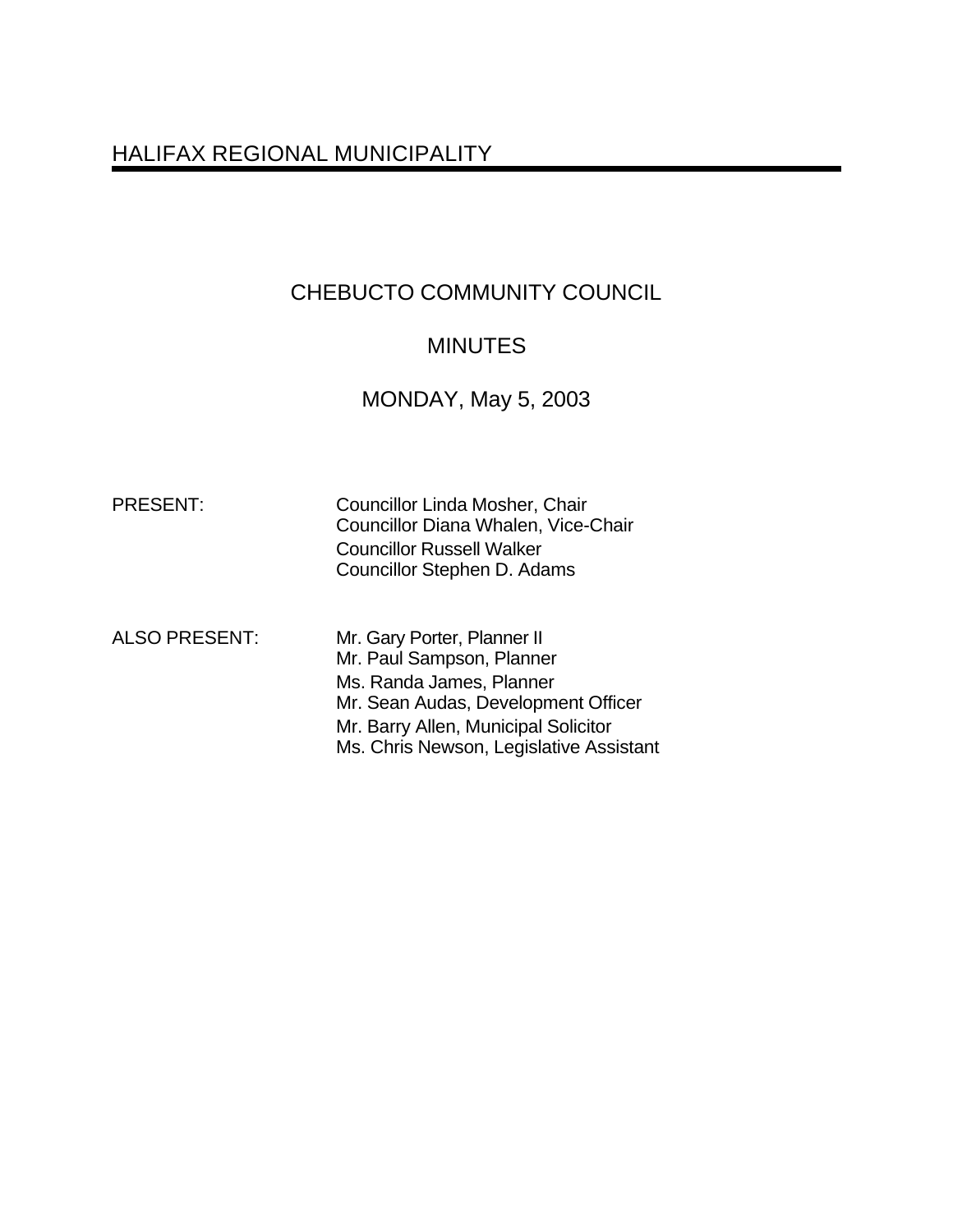## **TABLE OF CONTENTS**

| 1.  |                                                                              |                                                                                                                                                                                                                                                                                                                                                                                                                       |  |  |  |
|-----|------------------------------------------------------------------------------|-----------------------------------------------------------------------------------------------------------------------------------------------------------------------------------------------------------------------------------------------------------------------------------------------------------------------------------------------------------------------------------------------------------------------|--|--|--|
| 2.  |                                                                              |                                                                                                                                                                                                                                                                                                                                                                                                                       |  |  |  |
|     | 2.1<br>2.2                                                                   |                                                                                                                                                                                                                                                                                                                                                                                                                       |  |  |  |
| 3.  | APPROVAL OF THE ORDER OF BUSINESS AND APPROVAL OF ADDITIONS                  |                                                                                                                                                                                                                                                                                                                                                                                                                       |  |  |  |
| 4.  |                                                                              |                                                                                                                                                                                                                                                                                                                                                                                                                       |  |  |  |
|     | 4.1                                                                          |                                                                                                                                                                                                                                                                                                                                                                                                                       |  |  |  |
|     |                                                                              | Right Turn on Red - Old Sambro Road/Herring Cove Road  4<br>4.1.1<br>Clean-up of Construction Debris, Thomas Raddall Drive  5<br>4.1.2<br>Parking Lot at Indoor Soccer Centre Thomas Raddall Drive  5<br>4.1.3<br>Mailboxes Margaret Lorne Drive - Herring Cove  5<br>4.1.4<br>4.1.5<br>4.1.6<br>Off-leash at Frog Pond/Sir Sandford Fleming Park  5<br>4.1.7<br>Speed Limits Bayview Road/Flamingo Drive  6<br>4.1.8 |  |  |  |
| 5.  |                                                                              |                                                                                                                                                                                                                                                                                                                                                                                                                       |  |  |  |
| 6.  |                                                                              |                                                                                                                                                                                                                                                                                                                                                                                                                       |  |  |  |
| 7.  |                                                                              |                                                                                                                                                                                                                                                                                                                                                                                                                       |  |  |  |
|     | 7.1<br>7.2                                                                   | Case #00062: Request to amend the Halifax Municipal Planning Strategy<br>Variance Application 037260 - Old Lot 1 Purcell's Cove Road, Halifax  7                                                                                                                                                                                                                                                                      |  |  |  |
| 8.  |                                                                              |                                                                                                                                                                                                                                                                                                                                                                                                                       |  |  |  |
|     | Case 00214: Development Agreement - 35 Coronation Avenue, Halifax . 8<br>8.1 |                                                                                                                                                                                                                                                                                                                                                                                                                       |  |  |  |
| 9.  | CORRESPONDENCE, PETITIONS AND DELEGATIONS - None  10                         |                                                                                                                                                                                                                                                                                                                                                                                                                       |  |  |  |
| 10. |                                                                              |                                                                                                                                                                                                                                                                                                                                                                                                                       |  |  |  |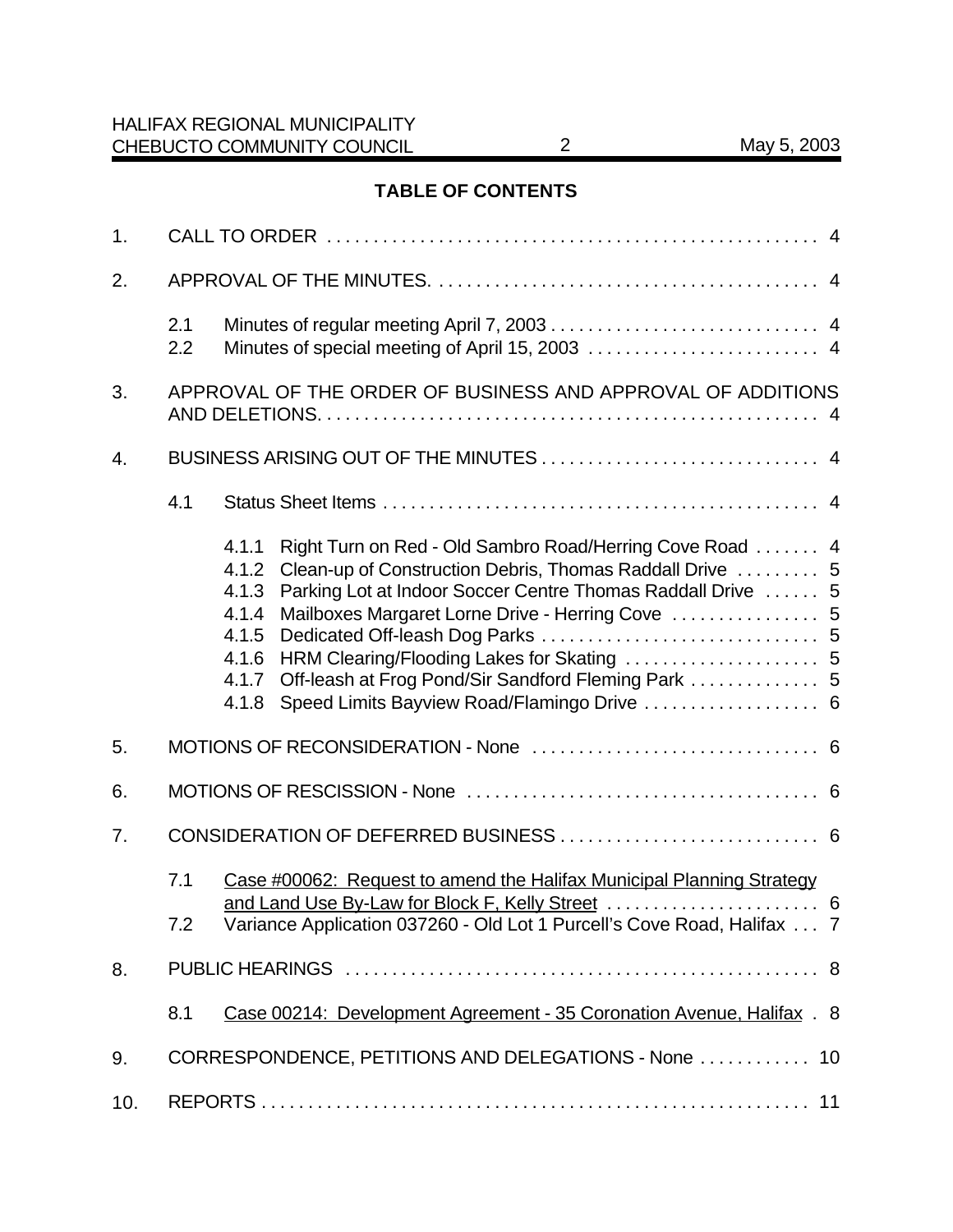|     | 10.1              | 10.1.1                                                                                                                                     | Project 00382: Bedford West Public Participation Committeel                                            |  |  |  |
|-----|-------------------|--------------------------------------------------------------------------------------------------------------------------------------------|--------------------------------------------------------------------------------------------------------|--|--|--|
|     | 10.2 <sub>1</sub> | 10.2.1                                                                                                                                     | Case 00563: Amend the Stage II Development Agreement,<br>Phase 4B, Glenbourne Subdivision, Halifax  11 |  |  |  |
| 11. |                   |                                                                                                                                            |                                                                                                        |  |  |  |
| 12. | 12.1              | Ketch Harbour Area Residents Association - Councillor Adams 12<br>12.2 Notice to Chebucto Community Council Webpage - Councillor Whalen 13 |                                                                                                        |  |  |  |
| 13. |                   |                                                                                                                                            |                                                                                                        |  |  |  |
| 14. |                   |                                                                                                                                            |                                                                                                        |  |  |  |
| 15. |                   |                                                                                                                                            |                                                                                                        |  |  |  |
| 16. |                   |                                                                                                                                            |                                                                                                        |  |  |  |

# **1. CALL TO ORDER**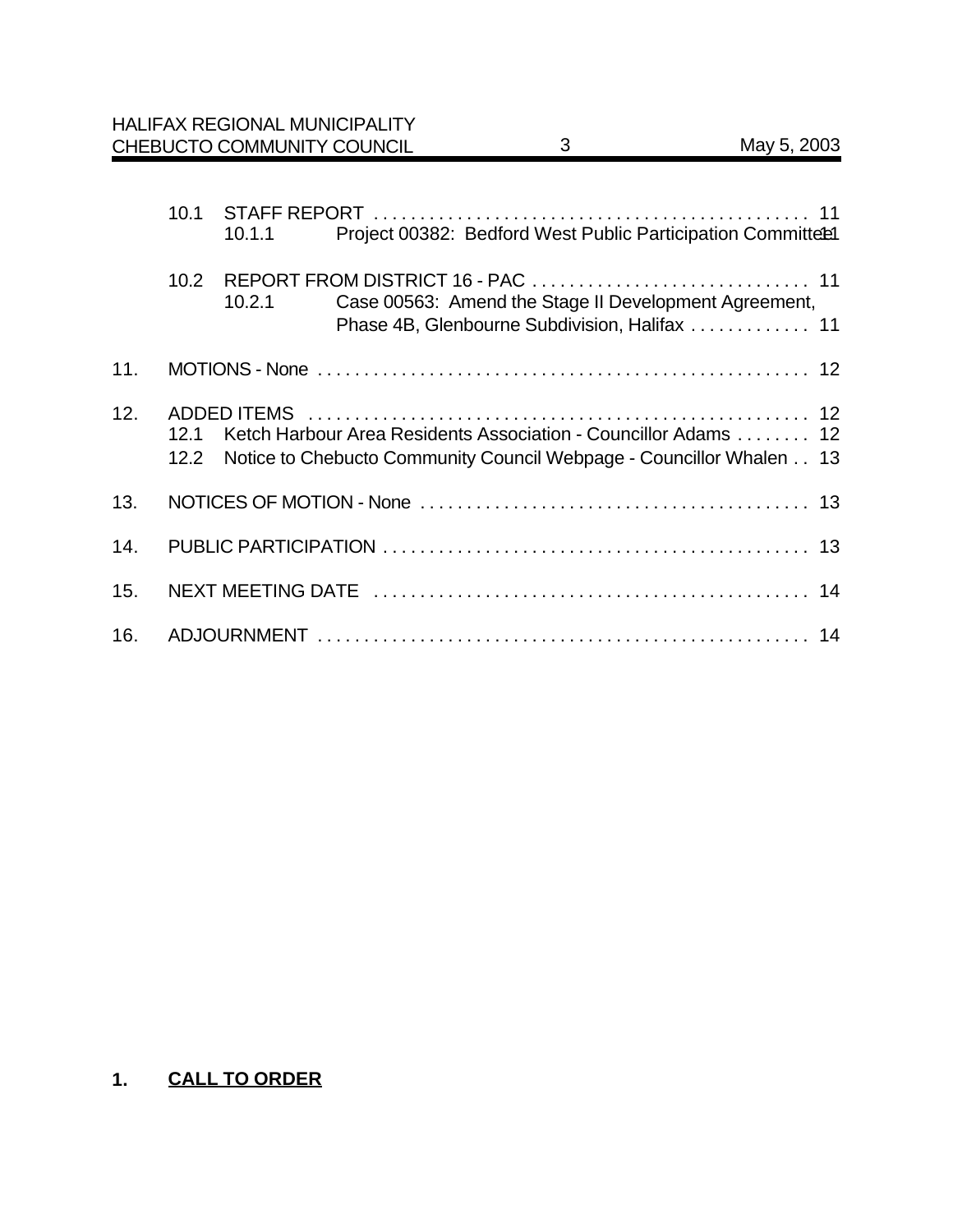The meeting was called to order at 7:00 pm in the Keshen Goodman Library, 330 Lacewood Drive, Halifax.

### **2. APPROVAL OF MINUTES**

2.1 Minutes of Regular Meeting April 7, 2003

**MOVED BY Councillor Walker, seconded by Councillor Adams , that the minutes of the regular meeting of April 7, 2003, be approved as circulated. MOTION PUT AND PASSED UNANIMOUSLY.**

2.2 Minutes of Special Meeting of April 15, 2003

**MOVED BY Councillor Whalen, seconded by Councillor Walker, that the minutes of the special meeting held on April 15, 2003 be approved as circulated. MOTION PUT AND PASSED UNANIMOUSLY.**

## **3. APPROVAL OF THE ORDER OF BUSINESS AND APPROVAL OF ADDITIONS AND DELETIONS**

#### ADDITIONS:

- 12.1 Ketch Harbour Area Residents Association Concerns- Councillor Adams
- 12.2 Announcement to Chebucto Community Council Webpage Councillor Whalen

## **MOVED BY Councillor Walker, seconded by Councillor Whalen that the Order of Business be approved as amended. MOTION PUT AND PASSED UNANIMOUSLY.**

## **4. BUSINESS ARISING OUT OF THE MINUTES**

- 4.1 Status Sheet Items
	- 4.1.1 Right Turn on Red Old Sambro Road/Herring Cove Road
- ! An Information Report, dated April 22, 2003 was before the Committee.

**MOVED BY Councillor Adams, seconded by Councillor Walker that a subsequent information report from the Traffic Authority be supplied for the June 2, 2003 meeting explaining the rational for no right turn on red at the Old Sambro Road/Herring Cove Road intersection while a similar turn is permitted at the intersection of University**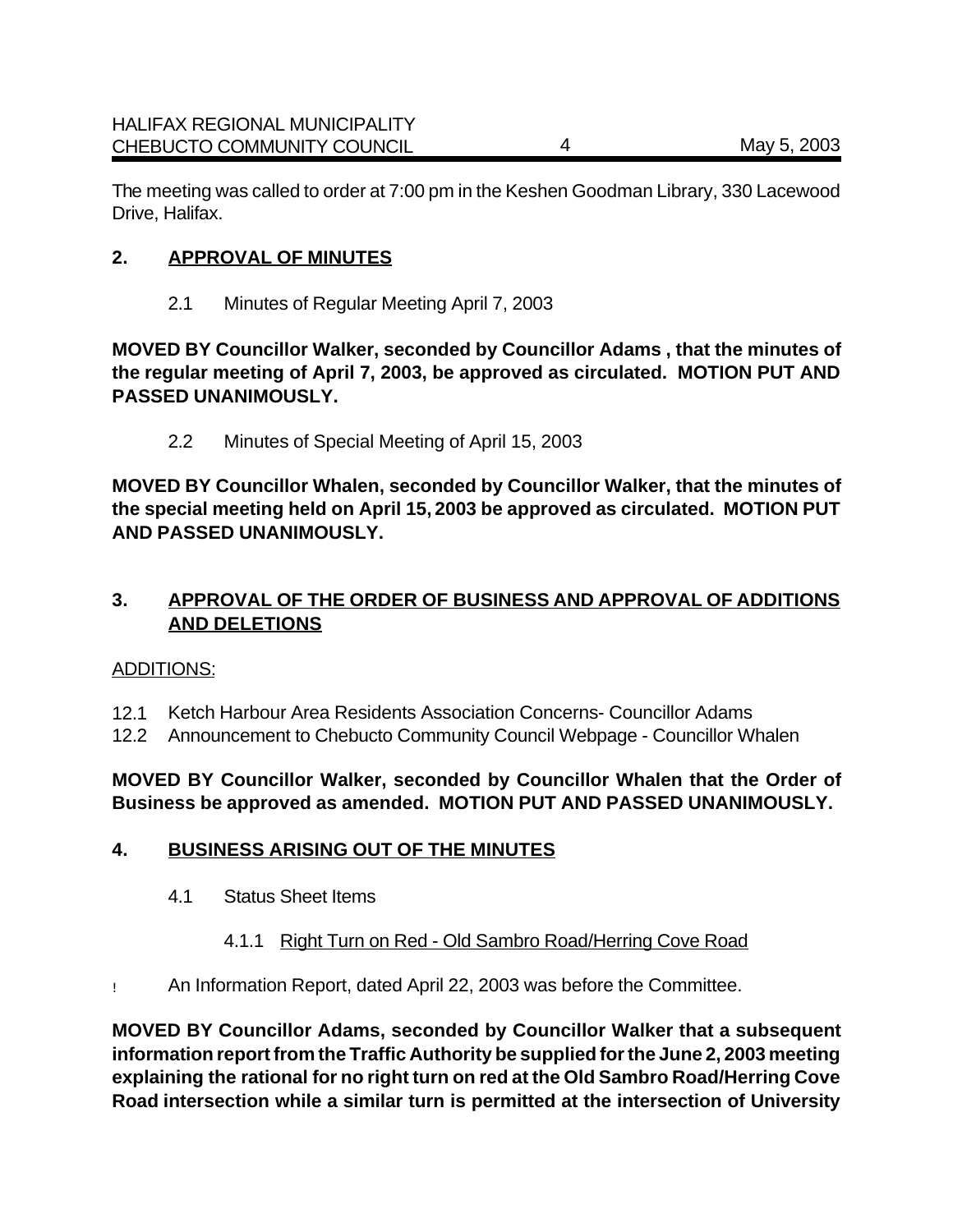**Avenue/Robie Street and at the Bedford Fire Station on the Bedford Highway considering there are crosswalks at both locations. MOTION PUT AND PASSED UNANIMOUSLY.**

## 4.1.2 Clean-up of Construction Debris, Thomas Raddall Drive

Councillor Whalen requested that a second request be sent to Mr. Peter Bigelow concerning the clean-up of construction debris at Thomas Raddall Drive advising him that attention to this matter is urgent.

## 4.1.3 Parking Lot at Indoor Soccer Centre Thomas Raddall Drive

Councillor Whalen requested that this item remain on the status sheet until issue is resolved.

#### 4.1.4 Mailboxes Margaret Lorne Drive - Herring Cove

Councillor Adams advised that Canada Post would consider placing a cement pad under the mailboxes but it is not their policy to provide a shelter. Councillor Adams requested that a letter be sent to Canada Post thanking them for their attention to this matter. To be removed from the Status Sheet.

## 4.1.5 Dedicated Off-leash Dog Parks

Councillor Whalen advised that there is a demand throughout HRM for Off-leash Dog Parks and currently only Seaview Park is dedicated as an Off-Leash Dog Park.

**MOVED BY Councillor Whalen, seconded by Councillor Adams that Chebucto Community Council recommend to Regional Council that there be a staff report requested considering Off-Leash Dog Parks for HRM. MOTION PUT AND PASSED UNANIMOUSLY.** To be removed from the Status Sheet.

## 4.1.6 HRM Clearing/Flooding Lakes for Skating

To remain on the Status Sheet until Fall 2003.

## 4.1.7 Off-leash at Frog Pond/Sir Sandford Fleming Park

Councillor Mosher advised that there has been no further update on this issue. A report is requested for the June 2, 2003 meeting. To remain on the Status Sheet.

## 4.1.8 Speed Limits Bayview Road/Flamingo Drive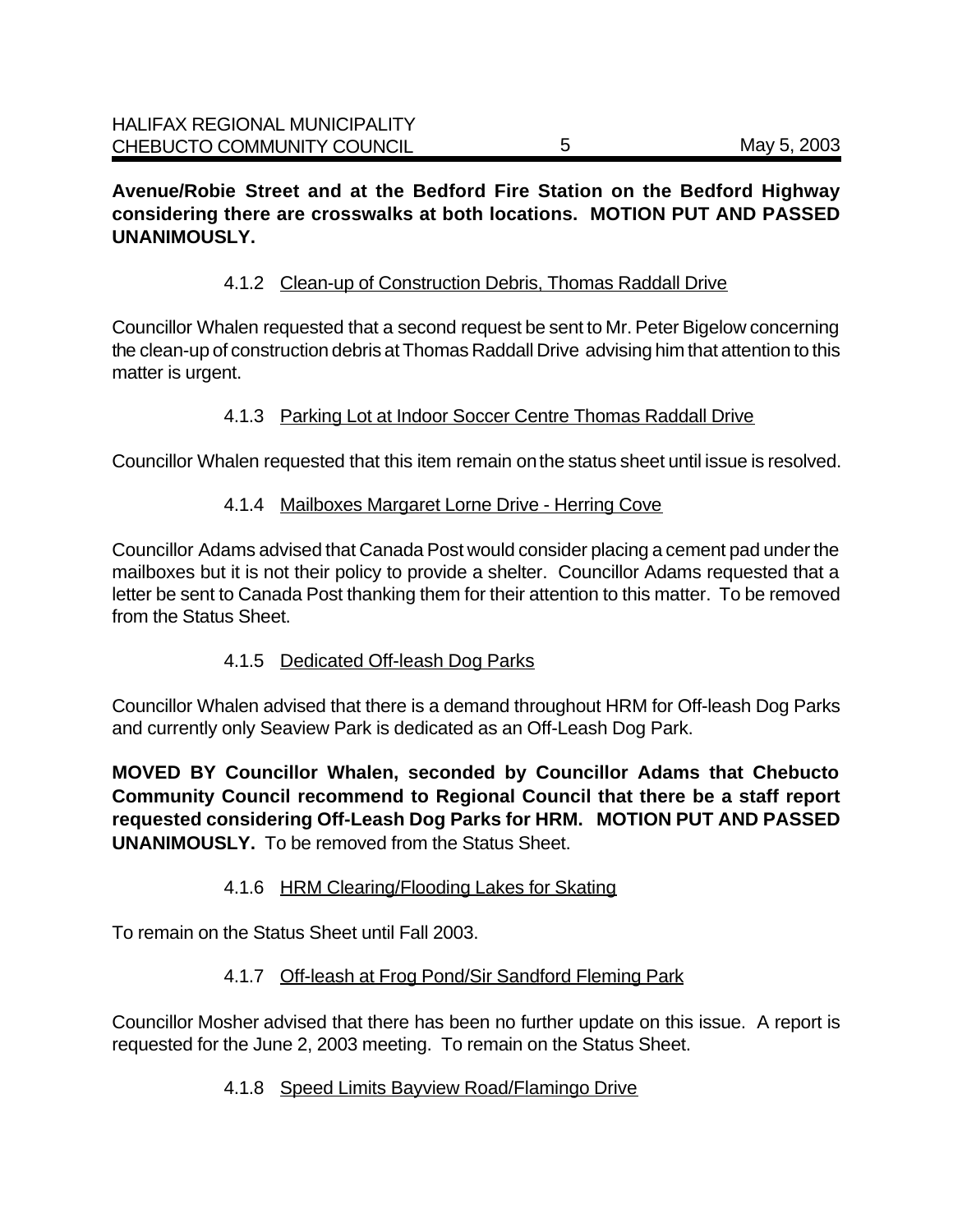Councillor Whalen commented that HRM staff and Provincial staff are conducting a study concerning reducing residential speed limits and expressed concern with the length of time it would take to obtain results from the study. She suggested another letter be sent to the provincial Minister of Transportation concerning the right to reduce speed limits on residential streets and that recent accident statistics from Bayview Drive be included along with a copy of the previous report.

Councillor Adams commented that he had received a phone call from MLA Mary Ann McGrath who mentioned that Minister Michael Baker will give immediate consideration to any requests received on this matter.

Councillor Mosher added that she would like for Crown Drive and the Dingle Road from District 17 to be included in this request for reduction in speed limits to residential streets.

**MOVED BY Councillor Whalen, seconded by Councillor Walker, that two letters be sent to Minister Baker, Provincial Department of Transportation, regarding the right to restrict speed limits on residential streets from 50 km per hour to 30 km per hour specifically for Bayview Drive, Flamingo Road in District 16 and Crown Drive, the Dingle Road in District 17. MOTION PUT AND PASSED UNANIMOUSLY.**

Councillor Whalen advised that Chebucto Community Council's first request to the Province was asking for special consideration for a pilot project to reduce residential speed limits for Bayview Drive/Flamingo Road.

## **5. MOTIONS OF RECONSIDERATION - None**

**6. MOTIONS OF RESCISSION - None**

## **7. CONSIDERATION OF DEFERRED BUSINESS**

- 7.1 Case #00062: Request to amend the Halifax Municipal Planning Strategy and Land Use By-Law for Block F, Kelly Street
- ! A staff report, dated February 17, 2003, was before the Committee.

Ms. Randa James, Planner, gave a brief overview of the staff report. A copy of the report is on file in the Municipal Clerk's Office.

Ms. James commented that the minutes from the public information meeting, included in the staff report, have been modified at Councillor Walker's request to show the Councillor's in attendance at that meeting.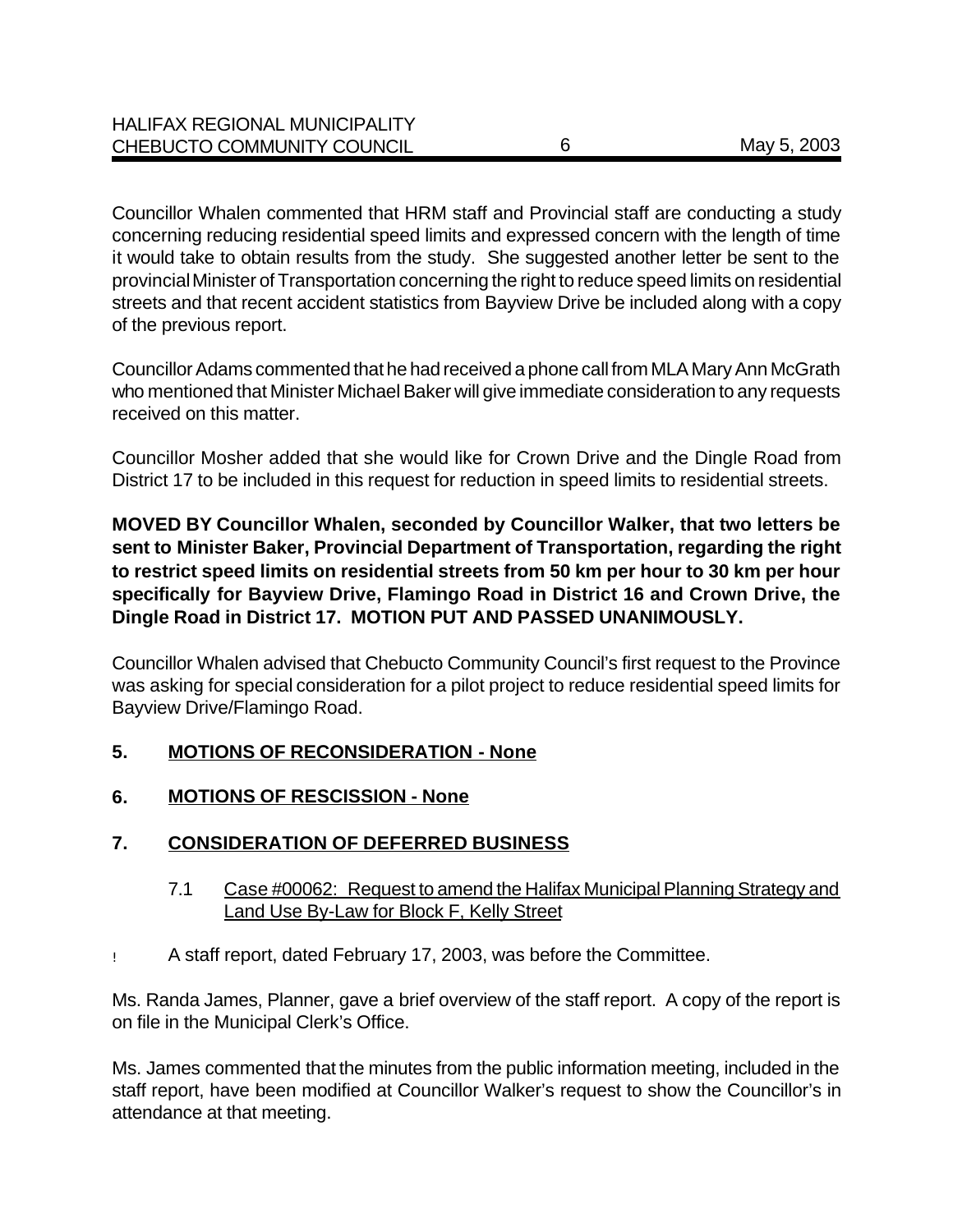## **MOVED BY Councillor Walker, seconded by Councillor Whalen that a 20' non disturbance zone be clearly understood to be a requirement. MOTION PUT AND PASSED UNANIMOUSLY.**

Councillor Whalen asked what the density calculation would be for this proposed development. Ms. James commented that there would not be a density calculation until an actual proposal was filed. Councillor Whalen requested a minimum/maximum range for density.

Councillor Mosher requested that the information regarding the calculation range for density be brought to Regional Council.

**MOVED BY Councillor Adams, seconded by Councillor Walker that Chebucto Community Council recommend that Regional Council:**

- **1. Give First Reading to the proposed amendments as amended to the Halifax Municipal Planning Strategy and the Halifax Mainland Land Use Bylaw, presented as Attachment I, and to schedule the public hearing for June 17, 2003.**
- **2. Approve the amendments to the Halifax Municipal Planning Strategy and the Halifax Mainland Land Use Bylaw as contained in Attachment I and as amended.**

## **MOTION PUT AND PASSED UNANIMOUSLY.**

## 7.2 Variance Application 03720 - Old Lot 1 Purcell's Cove Road, Halifax

! A supplemental staff report, dated May 2, 2003, was before the Committee

Mr. Sean Audas, Development Officer, gave a brief presentation of the staff report. He added that as requested, a meeting was held with staff, Councillors and the parties in question. The staff report indicated the response to issues raised.

Mr. Audas, added that Mr. Neil Bergman was the owner of Military Road, the proposed alternate access route to Mr. & Mrs. Boutilier's property. He further commented that Military Road did not have any of the components required for it to become a Municipal Road such as a minimum width of 18'.

Councillor Mosher offered the three parties involved an opportunity to comment.

## **Ms. Boutilier, 5557 Stoneham Court**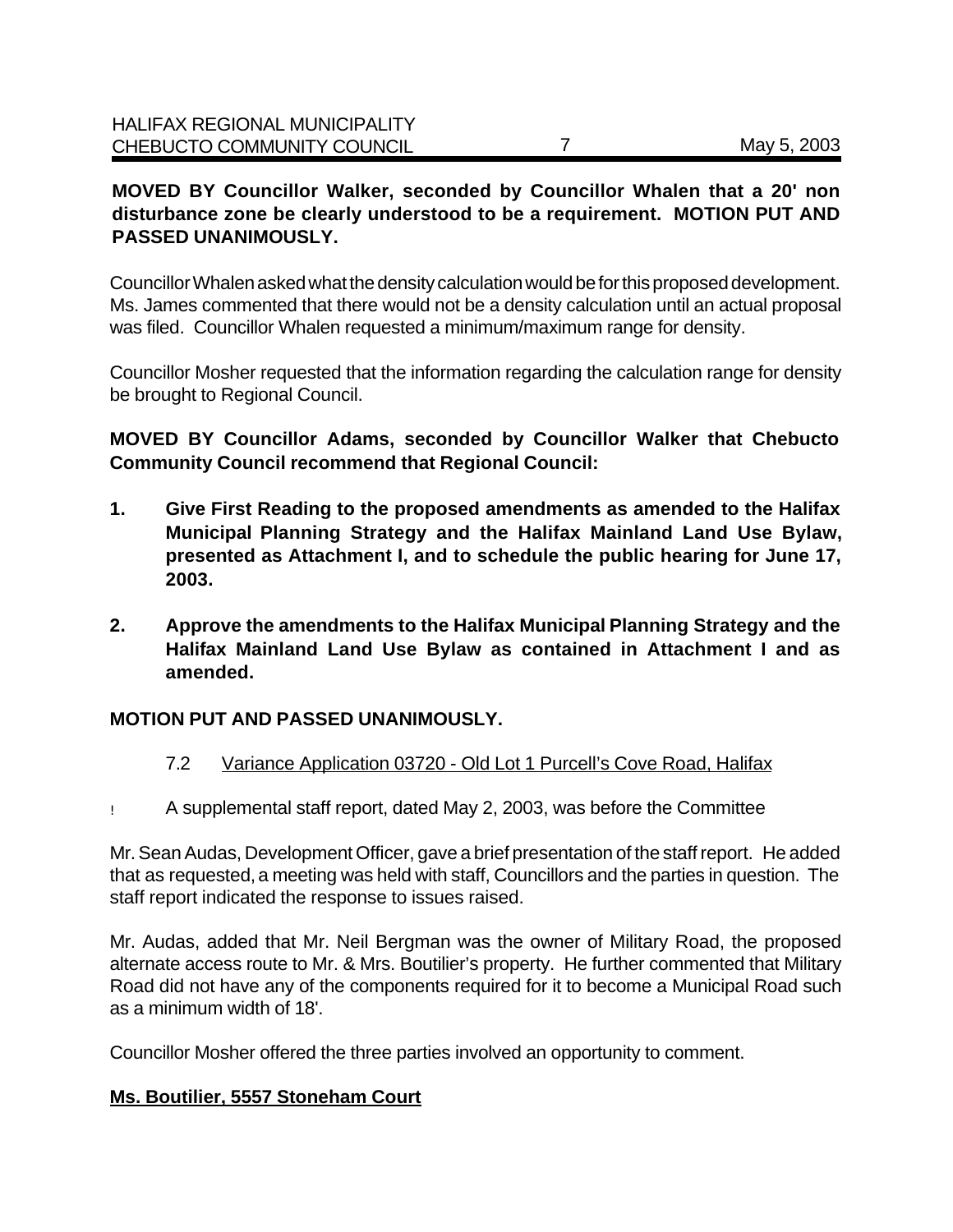- the Murphy family takes care of Military Road
- regarding to the septic system, was told no blasting is done
- driveway would only be 14', rest of area could be left grass as it would be more expensive to put in a 20' driveway
- issue is about the house not the driveway
- don't understand why we would be turned down because of the driveway

#### **Mr. Terry MacAulay**

due to the possibility of a change in ownership and that the new owners may not follow through with the offer to construct and maintain a fence the offer was not acceptable unless it could be in a written legal agreement

## **Mr. John Paul Cyr, 571 Purcell's Cove Road**

- ! fence is acceptable
- ! how deep will the driveway be and what will it look like?
- ! limited as to where I can put a well and septic. If I have to move it , I may not have the room.

Councillor Adams suggested this issue be deferred to permit an additional meeting between the interested parties.

**MOVED BY Councillor Adams, seconded by Councillor Walker that a decision be deferred until the parties involved arrange to meet, date to be set this week by Mr. Sean Audas, and an agreeable solution is found. MOTION PUT AND PASSED UNANIMOUSLY.**

#### **8. PUBLIC HEARINGS**

- 8.1 Case 00214: Development Agreement 35 Coronation Avenue, Halifax
- A staff report, dated April 1, 2003, was before the Committee.

Mr. Gary Porter, Planner II, presented the staff report.

Councilor Mosher opened the public hearing and called for any speakers for or against the application.

#### **Roberto Menendaz**

Mr. Menendaz explained that in February 2000 an application was made and a PIM (Public Information Meeting) was held in March. He commented that during the information meeting the public brought forward issues that the developer has considered and have made the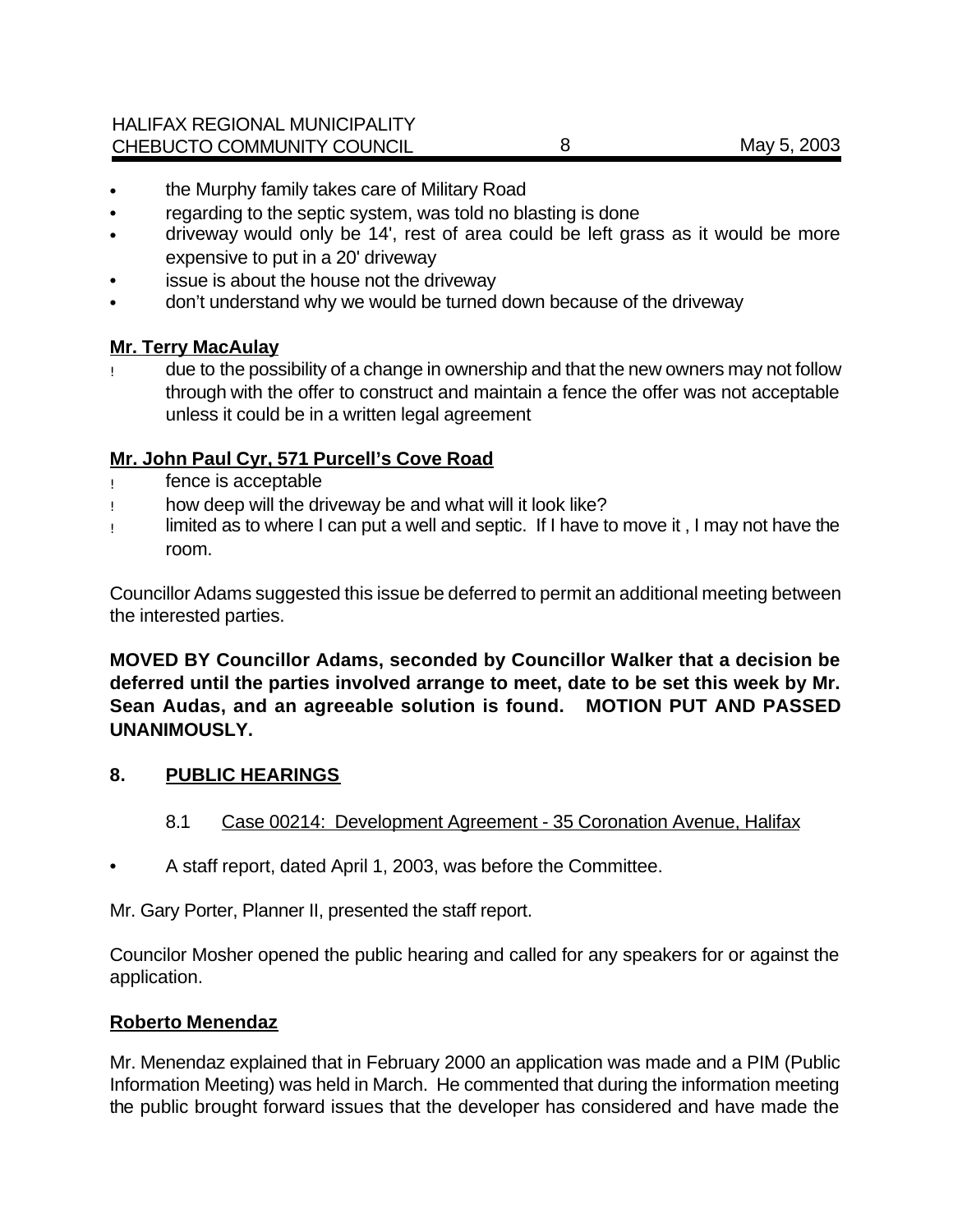following changes to their original application:

- ! reducing from 10 units down to 8
- ! cul-de-sac at end of road
- ! staggered the design, enhanced location of buildings on the lot
- ! held another PIM in May 2002 which gave the impression that the changes were acceptable
- ! the community brought forward the issue of visitor parking which has been increased to 8 spaces
- ! Water Commission has reported that the water meets the requirement

Mr. Menendaz concluded by stating that the developer believes a good proposal has been achieved with a good design resulting in development to an area that is neglected at this time.

Councillor Walker asked when the cul-de-sac would be constructed if this application were approved to which Mr. Menendaz responded within three months.

#### **Gerry Callahan, 36 Coronation Avenue**

- what will the retainer wall be replaced with, a cement wall or other material?
- ! not a lot of land there, where will they put the snow?
- ! on the Coronation side, will there be landscaping there, will there be trees planted?

Mr. Gary Porter responded that in the development agreement, page 7, section 24, there are provisions for landscaping.

! will they be digging up the street for the sewer line? Also, our water pressure is not the greatest and ten more units flushing water will affect my water pressure.

Mr. Gary Porter responded that the Water Commission has assured HRM that the standards are okay.

#### **Mr. Robert Burns, 47 Coronation Ave.**

! concern with parking problem, 3 bedroom town homes with two parking spots plus garage for each unit. I will have problems parking on my street.

Mr. Gary Porter explained that there is a garage and a driveway per unit plus the additional eight visitor parking spots.

#### **Ms. Doris Callaghan, Coronation Street**

- ! want to see something there but is this tight space for the land we have?
- ! entrance is narrow going into the lot
- ! where is everyone going to park? We've experienced parking problems when the bowling alley was there. Concern with ambulances getting in in time.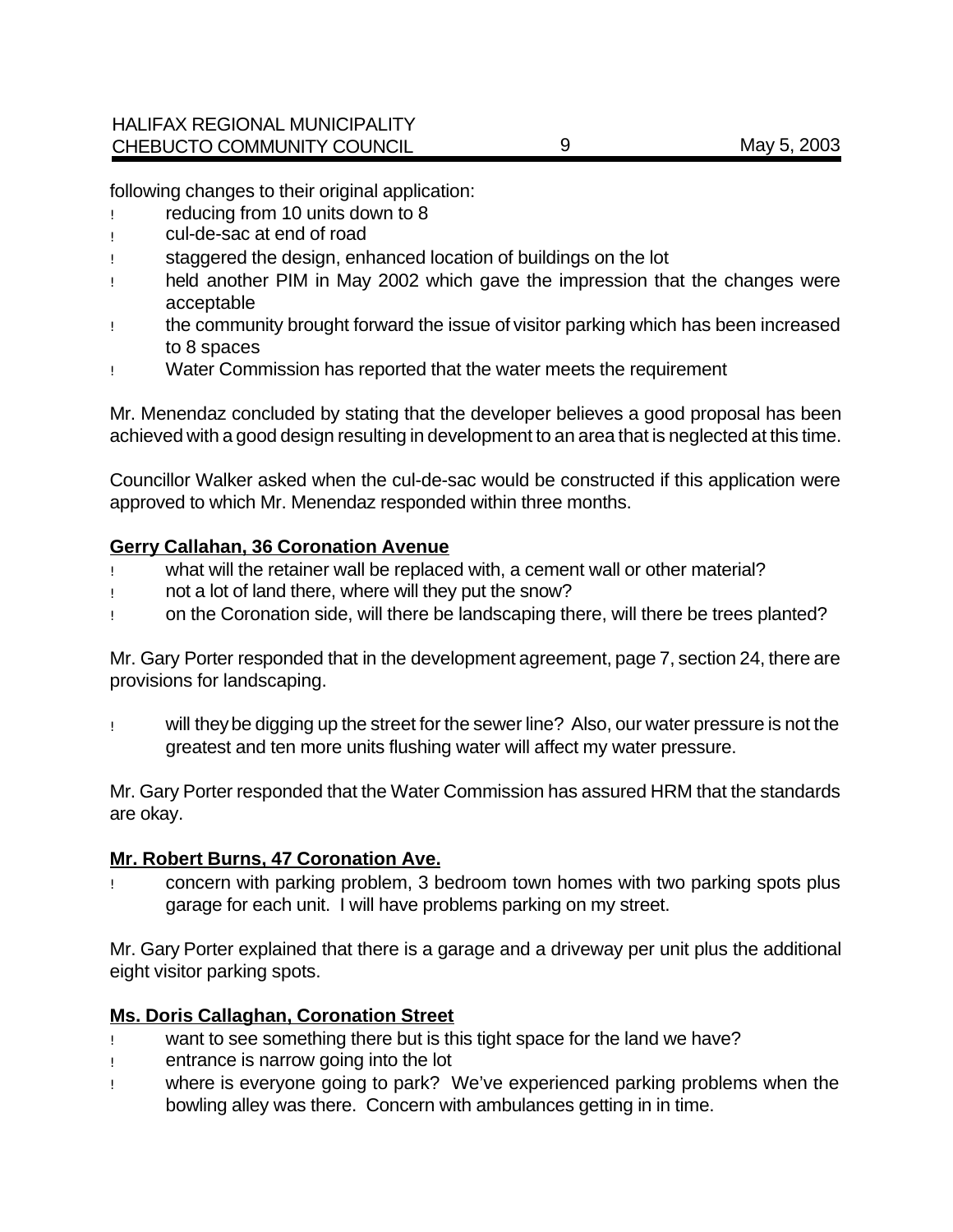! we want to see something but not 8.

Councillor Mosher made the third and final call for any speakers for or against this application.

## **MOVED BY Councillor Walker, seconded by Councillor Whalen that the public hearing be closed. MOTION PUT AND PASSED UNANIMOUSLY.**

Councillor Walker commented that ten years is too long to have a vacant property in the area and that eight units are better than the original ten, the developer has turned the units around, there is vinyl siding, the turning circle is now agreed upon which the developer has to build and any concerns with water have been addressed by the Water Commission. He added that he would like the turning circle completed and the street redone this summer.

Councillor Walker also commented that there are three parking spaces per unit which is more than most in HRM. He added that in regards to snow removal, if there is a problem, the residents are to contact him.

**MOVED BY Councillor Walker, seconded by Councillor Adams, that Chebucto Community Council:**

- **1. Approve the development agreement, being Attachment "A", to permit construction of eight townhouse units at 35 Coronation Avenue, Halifax.**
- **2. Further, that road construction shall be completed by the end of November 2003.**
- **3. Require that the development agreement be signed by the applicant within 120 days, or any extension thereof granted by Community Council on request of the applicant, from the date of final approval by Community Council and any other bodies as necessary, whichever is later; otherwise this approval will be void and obligations arising hereunder shall be at an end.**

## **MOTION PUT AND PASSED UNANIMOUSLY.**

#### **9. CORRESPONDENCE, PETITIONS AND DELEGATIONS - None**

- **10. REPORTS**
	- **10.1 STAFF REPORT**
		- 10.1.1 Project 00382: Bedford West Public Participation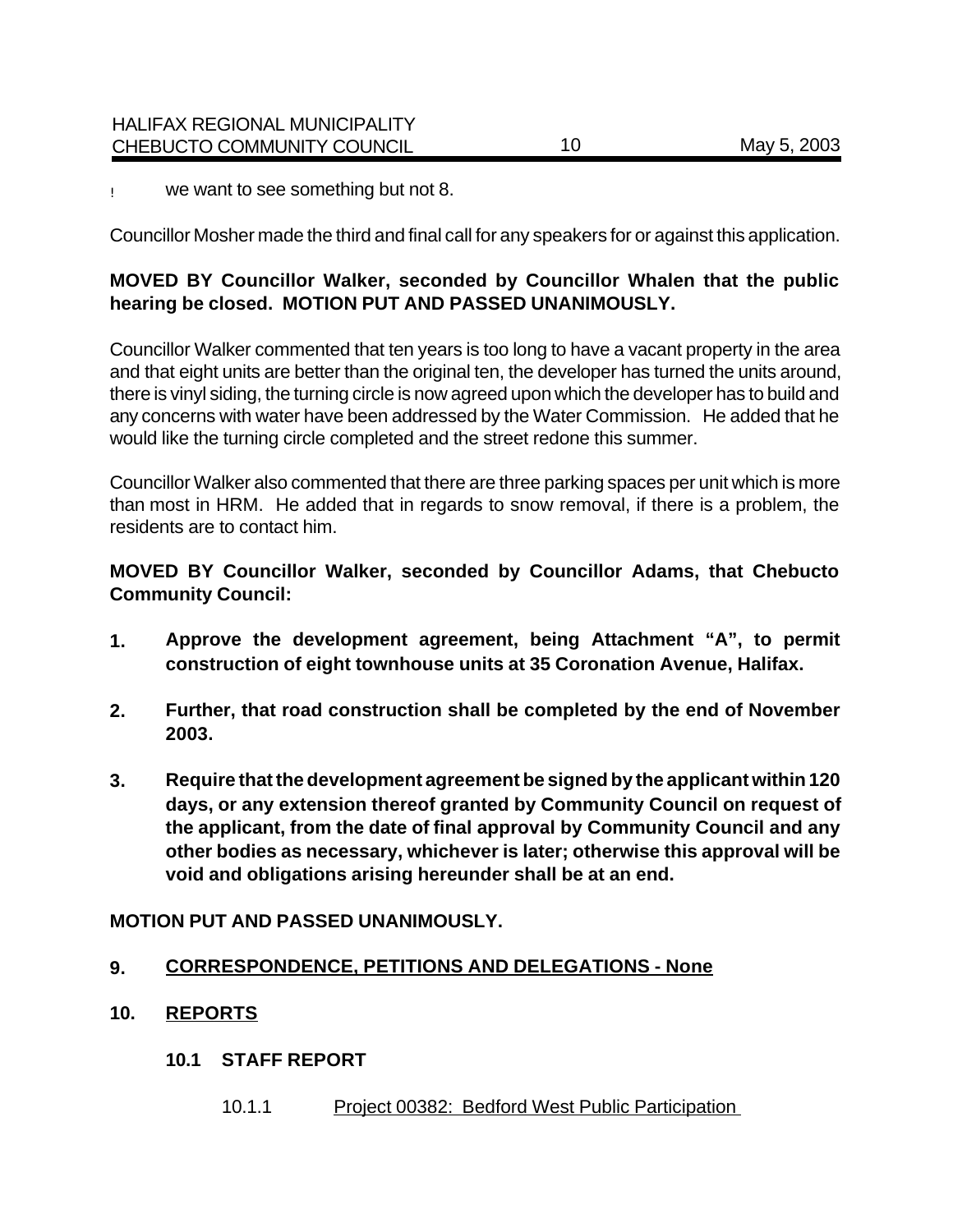#### **Committee**

! A staff report dated, April 10, 2003, was before the Committee.

**MOVED BY Councillor Whalen, seconded by Councillor Walker that Chebucto Community Council appoint two representatives from District 16, as named below, to serve on the Bedford West Public Participation Committee.** 

**Mr. George Dickey Mr. Tim McIntyre**

#### **MOTION PUT AND PASSED UNANIMOUSLY.**

#### **10.2 REPORT FROM DISTRICT 16 - PAC**

- 10.2.1 Case 00563: Amend the Stage II Development Agreement, Phase 4B, Glenbourne Subdivision, Halifax
- **!!** A staff report dated, March 28, 2003, was before the Committee
- ! A memo from District 16 PAC, dated April 25, 2003, recommending approval was before the Committee.

Councillor Whalen explained that this matter was in regards to a very minor housekeeping amendment regarding the requirement for 1/3 brick as an exterior finish.

**MOVED BY Councillor Whalen, seconded by Councillor Walker that Chebucto Community Council:**

- **1. Approve the amendment to the Stage II development agreement, presented as Attachment I of the staff report dated March 28, 2003, to amend the architectural requirements in Glenbourne Subdivision, Phase 4B.**
- **2. Require that the development agreement be signed within 120 days, or any extension thereof granted by Community Council on request of the applicant, from the date of the final approval by Community Council and any other bodies as necessary, whichever is later; otherwise this approval will be void and obligations arising hereunder shall be at an end.**

#### **MOTION PUT AND PASSED UNANIMOUSLY.**

**11. MOTIONS - None**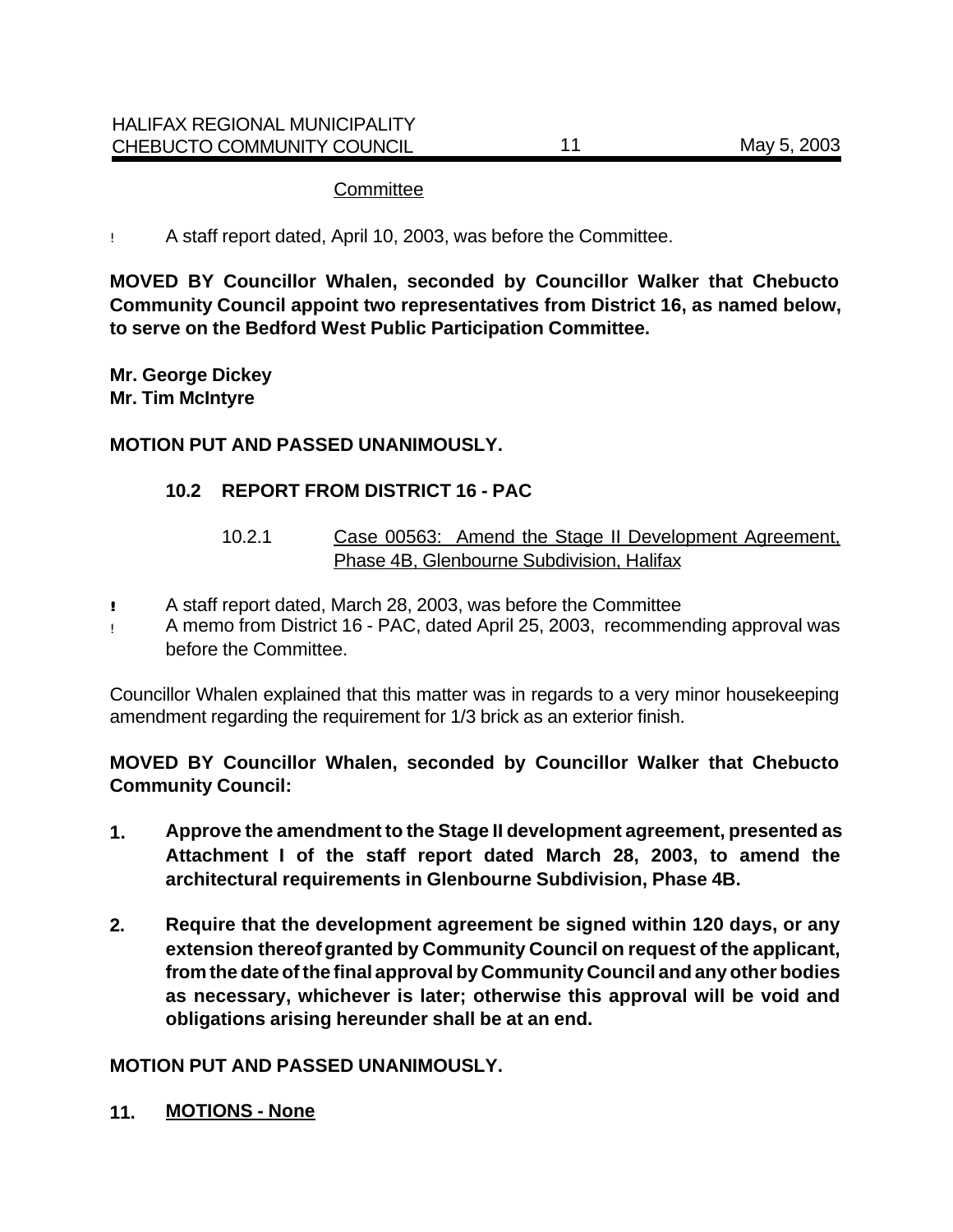#### **12. ADDED ITEMS**

#### 12.1 Ketch Harbour Area Residents Association Concerns

**MOVED BY Councillor Adams, seconded by Councillor Walker that a staff report be prepared for the June 2, 2003 meeting regarding:**

- **1. funding sources for the Ketch Harbour Area Residents Association to cover insurance cost increases from \$600.00 in 2002 to \$9,000.00 for 2003 for the Government Wharf and that Heritage, Recreation Programing, Cost Sharing Insurance Options as well as the Grants Committee be considered as possible sources.**
- **2. details on possible bus service for Sambro Loop area as previously discussed with HRM staff**
- **3. forward a report to the Ketch Harbour Area Residents Association made public at a meeting in Herring Cove last year which outlined the fire service for Herring Cove and District both before and after February 28, 2002 and to include; the number of volunteers before February 28, 2002 to present and an update from Chief Eddy as to the present status of the Department in regards to the number of volunteers and service available to those residents.**

#### **MOTION PUT AND PASSED UNANIMOUSLY.**

Councillor Adams advised that residents of Ketch Harbour will be attending a meeting this month, sponsored by the Herring Cove and Area Rate Payers Association, and will be discussing the Fire Department/Services. He added that Chief Andrew Sullivan would be making a statement at this meeting.

Councillor Adams commented that he has been in contact with Mr. Ken Silver, Metro Transit, and Ms. Veronica Roche, Finance, regarding bus service to the Sambro Loop area. He advised that 8 trips per day for an estimated cost of \$39 per \$100,000 of assessment could be put into place. He requested the Legislative Assistant contact Mr. Silver regarding the earliest possible meeting date to discuss this particular service. He elaborated that the issue is not the cost but availability of a vehicle to accommodate the needs of the citizens.

## **NOTE: UPON CONFIRMATION WITH COUNCILLOR ADAMS, STAFF IS TO FORWARD THIS REPORT TO THE WESTERN REGION COMMUNITY COUNCIL FOR THEIR MAY 26, 2003 MEETING.**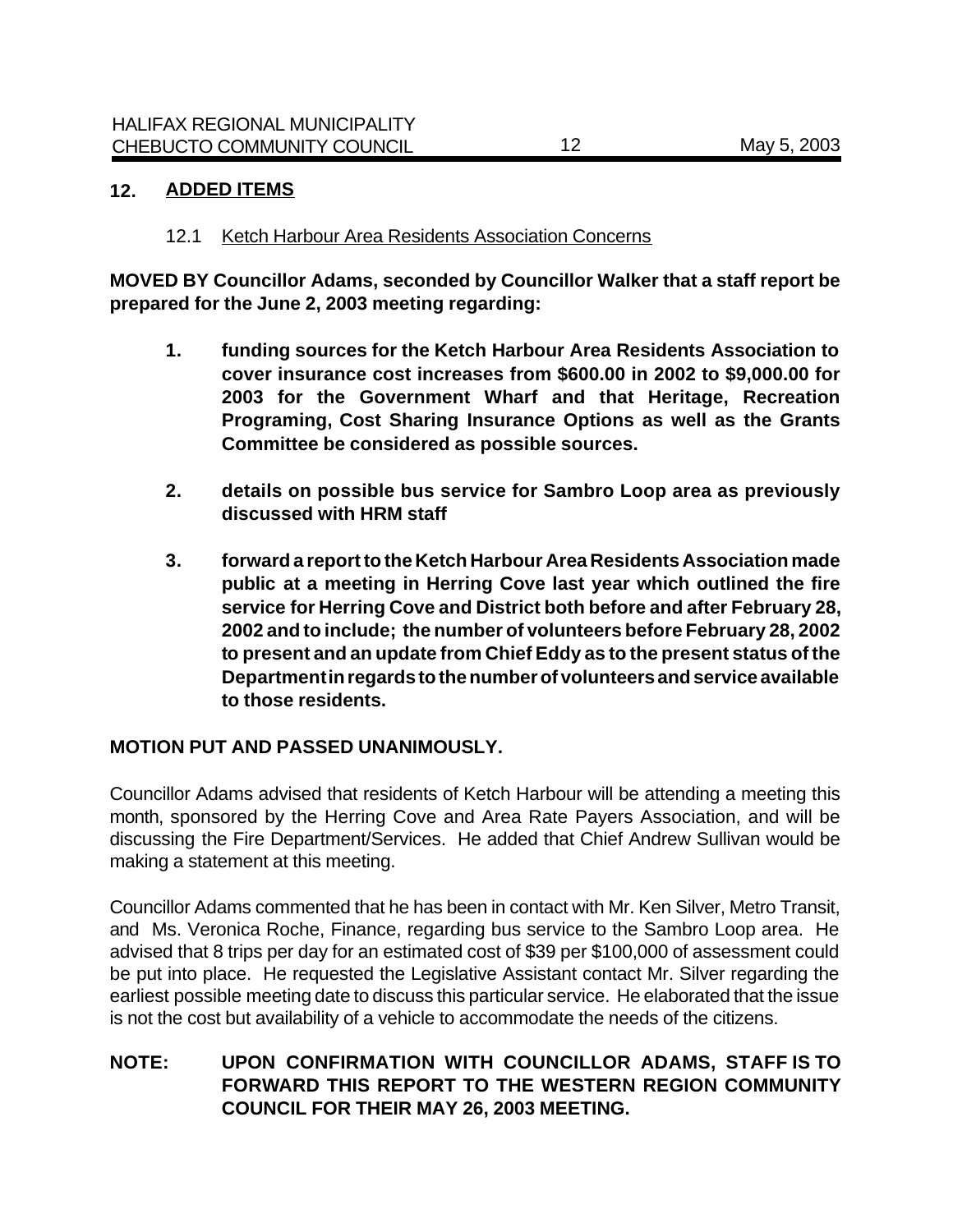#### 12.2 Announcement to Chebucto Community Council Webpage

**MOVED BY Councillor Whalen, seconded by Councillor Walker that the following information be placed on the Chebucto Community Council Webpage: Community Clean-up for Power Line/Langbrae Drive area, Sunday, May 25th from 1 - 4:00 pm. MOTION PUT AND PASSED UNANIMOUSLY.**

The Community is organizing this initiative through Councillor Whalen.

#### **13. NOTICES OF MOTION - None**

Councillor Mosher left meeting at 8:30 pm. Councillor Whalen assumed the chair.

## **14. PUBLIC PARTICIPATION**

#### **Hiram Tiller, Clayton Park West**

- ! traffic issue, improvements/completion to Lacewood Drive/Bayers Lake Business Park/102 Highway - still no action
- ! he requested that the Chair place this on the status sheet so someone could be "needled" for action

#### **Unnamed Speaker**

! requested the status of Halifax West High School.

Councillor Walker responded that the call for tenders (demolition) has gone out but there has been no response received to date. HRM will take care of the demolition, hopefully before or during this summer. Councillor Walker added that he would come back to the public before any development went forward.

#### **Gerald Saunders, 255 Milsom Street**

requested information on a possible meeting regarding development at Fairmount Ridge.

Councillor Whalen commented that Councillor Mosher would be asked to contact him regarding this matter.

## **Jagoda Mankowski, 47 Feldspar Crescent**

Ms. Mankowski requested that Councillor Adams meet with her this week regarding development work that has begun in her area. Councillor Adams responded that he would